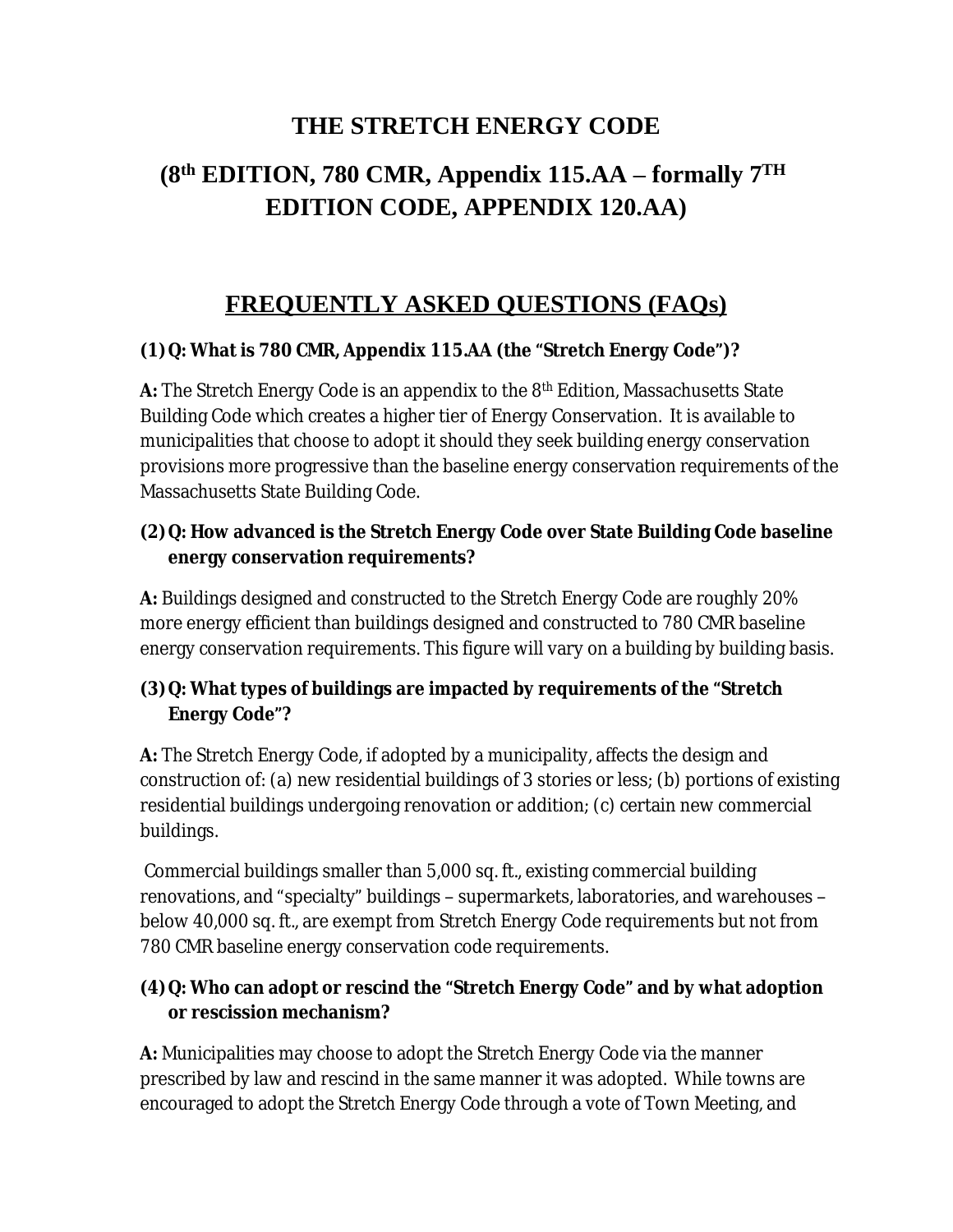cities are encouraged to adopt through their City Manager/City Council/Board of Aldermen or Mayor/City Council/Board of Aldermen process, specific questions regarding the adoption method should be directed to city/town counsel. A sample Article is provided as guidance:

**ARTICLE:** To see if the Town will vote to enact Chapter of the Town of \_\_\_\_\_\_\_\_\_\_\_\_General Bylaws, entitled "Stretch Energy Code" for the purpose of regulating the design and construction of buildings for the effective use of energy and pursuant to Appendix 115.AA of the Massachusetts Building Code, 780 CMR, the Stretch Energy Code, **including amendments or modifications thereto**, a copy of which is on file with the Town Clerk, or take any other action relative thereto.

#### *or*

**ARTICLE:** To see if the Town will vote to accept Appendix 115.AA of the Massachusetts Building Code, 780 CMR, the "Stretch Energy Code", **including amendments or modifications thereto,** regulating the design and construction of buildings for the effective use of energy, a copy of which is on file with the Town Clerk, or take any other action relative thereto.

### **(5)Q: If a municipality adopts the Stretch Energy Code, who locally enforces its requirements? Where does one appeal requirements of the Stretch Energy Code?**

**A:** The Stretch Energy Code is part of 780 CMR; therefore, it is enforced at the local level by the municipal building official. All appeals from the requirements of the Stretch Energy Code must be made to a Building Code Appeals Board – typically the State Building Code Appeals Board (not a zoning board of appeal.)

### **(6)Q: Are there any restrictions/stipulations impacting a municipality's decision to adopt the "Stretch Energy Code?**

**A:** Yes, these are as follows: **(a)** the municipality can only implement the Stretch Energy Code commencing on the first day of January *or* the first day of July in any given year; **(b)** during the first 6 months after adoption, the Regulated Community in such cities and towns may choose between the existing baseline energy conservation code requirements of the Building Code *or* the Stretch Energy Code requirements. After this 6 month period has passed, however, the requirements of the Stretch Energy Code govern; **(c)** the Stretch Energy Code provisions cannot be enforced until municipal building officials have received training in the requirements of the Stretch Energy Code (see No. 7 below for more details); **(d)** the Stretch Energy Code can only be adopted in whole – not in part. For example, if a municipality desires to adopt the Stretch Energy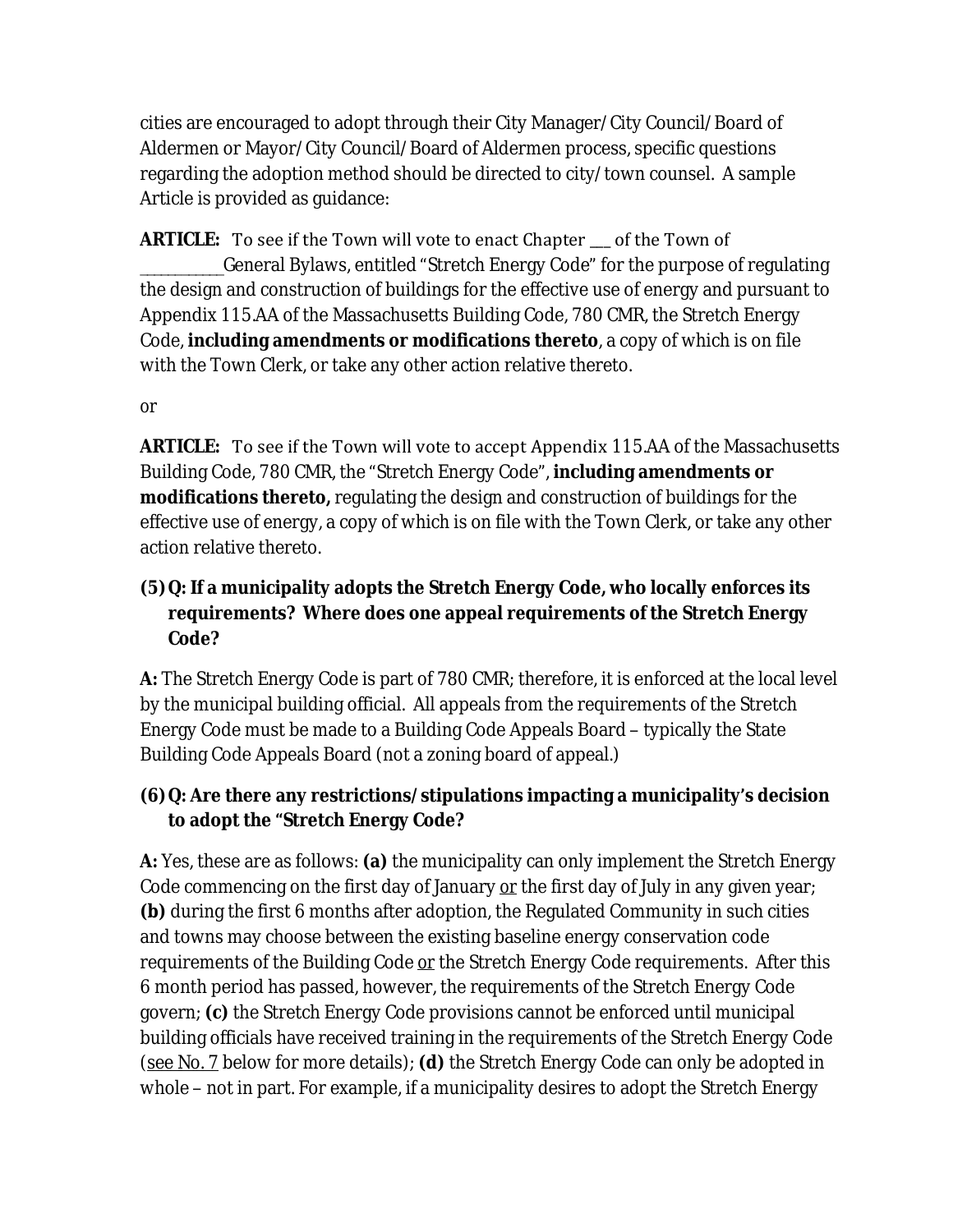Code, it must adopt both the residential and commercial portions, and cannot further restrict the application of the Stretch Energy Code to only certain building types or sizes.

**(7)Q:** What are the training requirements for municipal building officials?

**A.** By statute and Board of Building Regulations and Standards (BBRS) policy, in order for a municipality to enforce the Stretch Energy Code, building officials must first be trained in the requirements of the Stretch Energy Code. The BBRS has already approved an earlier 2010 Training that was completed by many Building Officials and communities should verify that their Building Officials have been so trained or reach out for training.

## **(8)Q: Can the BBRS amend Appendix 115.AA (the Stretch Energy Code")?**

**A:** Yes – since 780 CMR 115.AA is like any other regulation in the Building Code, it is subject to possible amendment by the BBRS via the Building Code amendment process.

### **(9)Q: If the BBRS amends a particular Edition of the Stretch Energy Code, what is the impact on communities that have already adopted the earlier version of the same Stretch Energy Code Edition?**

**A:** Generally, none. The amendments become effective upon promulgation and the municipality is obligated to incorporate amendment updates promulgated by the BBRS. In order to ensure that this is clear, it is suggested that municipalities use the model Article language provided in Question 4, above, *("…including amendments or modifications thereto…").* It should be noted that municipalities are free to rescind the Stretch Energy Code (as a whole) at any time if the amendments are problematic to the community. If this is done, the baseline code requirements will apply.

### **(10)Q: If the BBRS adopts a new edition of the State Building code (including a new edition of the Stretch Energy Code) what does a municipality have to do to continue to enforce the Stretch Energy Code?**

**A:** Similar to Answer 9, above when the BBRS adopts a new edition of the State Building Code, including the Stretch Energy Code, the new edition is effective upon promulgation, and the municipality is bound by the language in the new edition. If this is problematic for the community, it may rescind the Stretch Energy Code (as a whole) and the baseline code requirements will apply.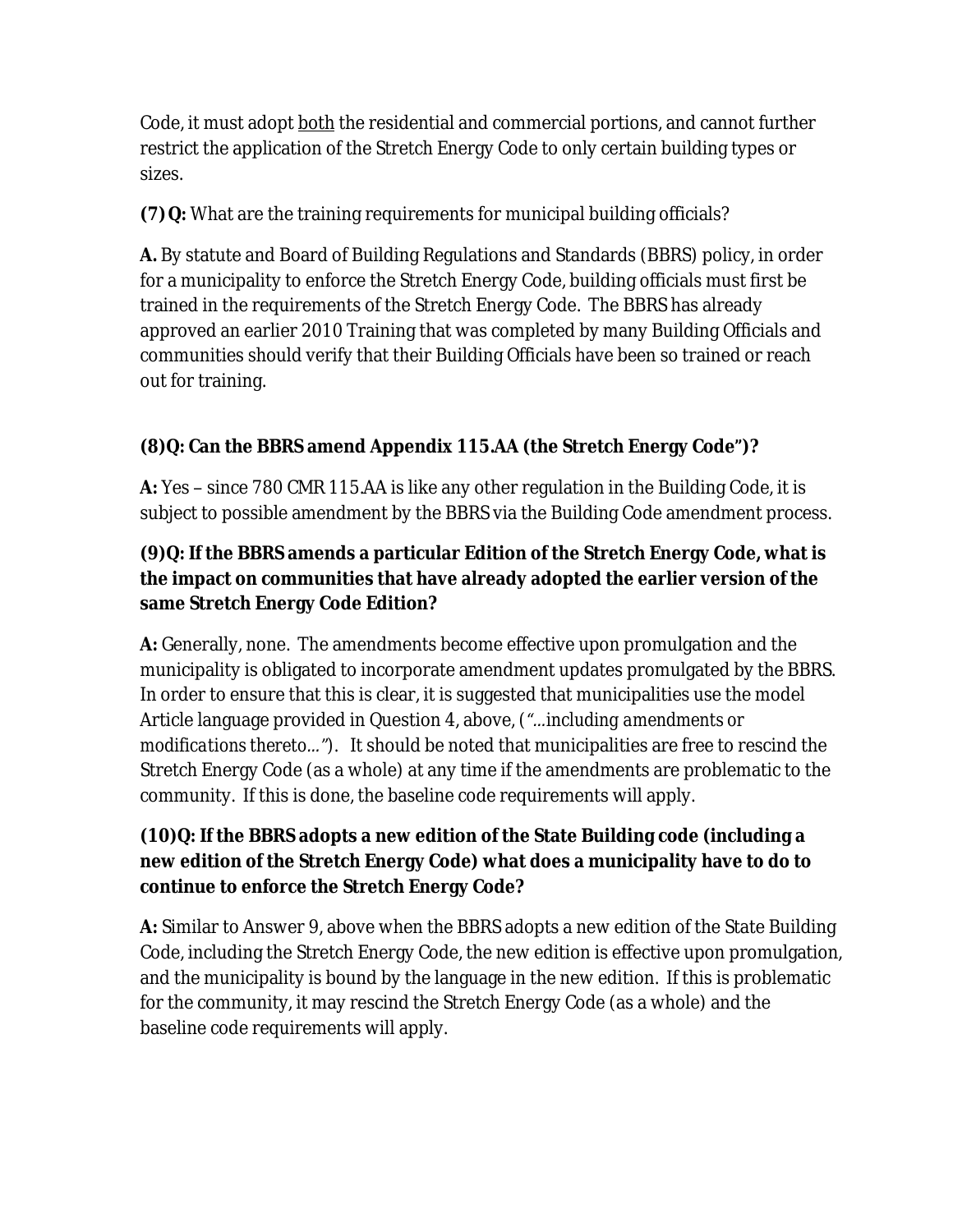#### **(11) For new construction low rise residential buildings (3 stories or less), the Stretch Energy Code requires a "HERS" Index Rating of the building. What is a "HERS" Index Rating?**

**A:** The term "HERS" stands for *Home Energy Rating System*. The HERS index scores a home on a scale from 0-100 where 0 is a zero-net-energy home, and 100 is a code compliant new home (currently based on the IECC 2006 code). The HERS index has been in use for many years by "beyond code programs" such as Energy Star Homes, and LEED for Homes, and by the Federal IRS for tax credits and energy efficient mortgages. HERS index ratings are performed by an independent HERS rater, working with the home builder, and then submitted to the local building code official. The Stretch Energy Code requires a HERS index of 65 or less for new homes of 3,000 square feet or above, and 70 or less for new homes below 3,000 square feet (this includes multi-family units in buildings of 3 stories or less). A HERS index of 65 means that the home is estimated to use 65% as much energy as the same home built to the 2006 International Energy Conservation Code, or a 35% annual energy savings.

### **(12) What is a HERS Rater and who certifies such person?**

**A:** HERS Raters are individuals that have been certified in accordance with requirements set forth by Residential Energy Services Network (RESNET® - In April 1995, the National Association of State Energy Officials and Energy Rated Homes of America founded the Residential Energy Services Network (RESNET) to develop a national market for home energy rating systems and energy efficient mortgages).

A certified home energy rater (HERS Rater) must successfully complete training by a RESNET Accredited Rater Training Provider and must be certified by a RESNET Accredited Rating Provider.

Information regarding RENET, HERS Index rating, HERS Raters, appeal of a HERS Rater, etc., can be found on the web at: [www.natresnet.org](http://www.natresnet.org)

### **(13) How do I locate a certified HERS Rater?**

**A:** RESNET maintains a web site where one can locate a certified Rater. Again by going to: [www.natresnet.org](http://www.natresnet.org) and then selecting "Find a Certified Rater" or going directly to: [www.natresnet.org/directory/raters.aspx](http://www.natresnet.org/directory/raters.aspx) one can locate a Certified HERS Rater.

### **(14) Q: Section 104.1 of the Stretch Energy Code provides that work for which a permit is required shall be subject to inspection by the building code official or an "approved inspection agency". Who makes this determination?**

**A:** The building official is authorized to accept reports of approved inspection agencies in accordance with 780 CMR, similar to a structural engineer's report. The building